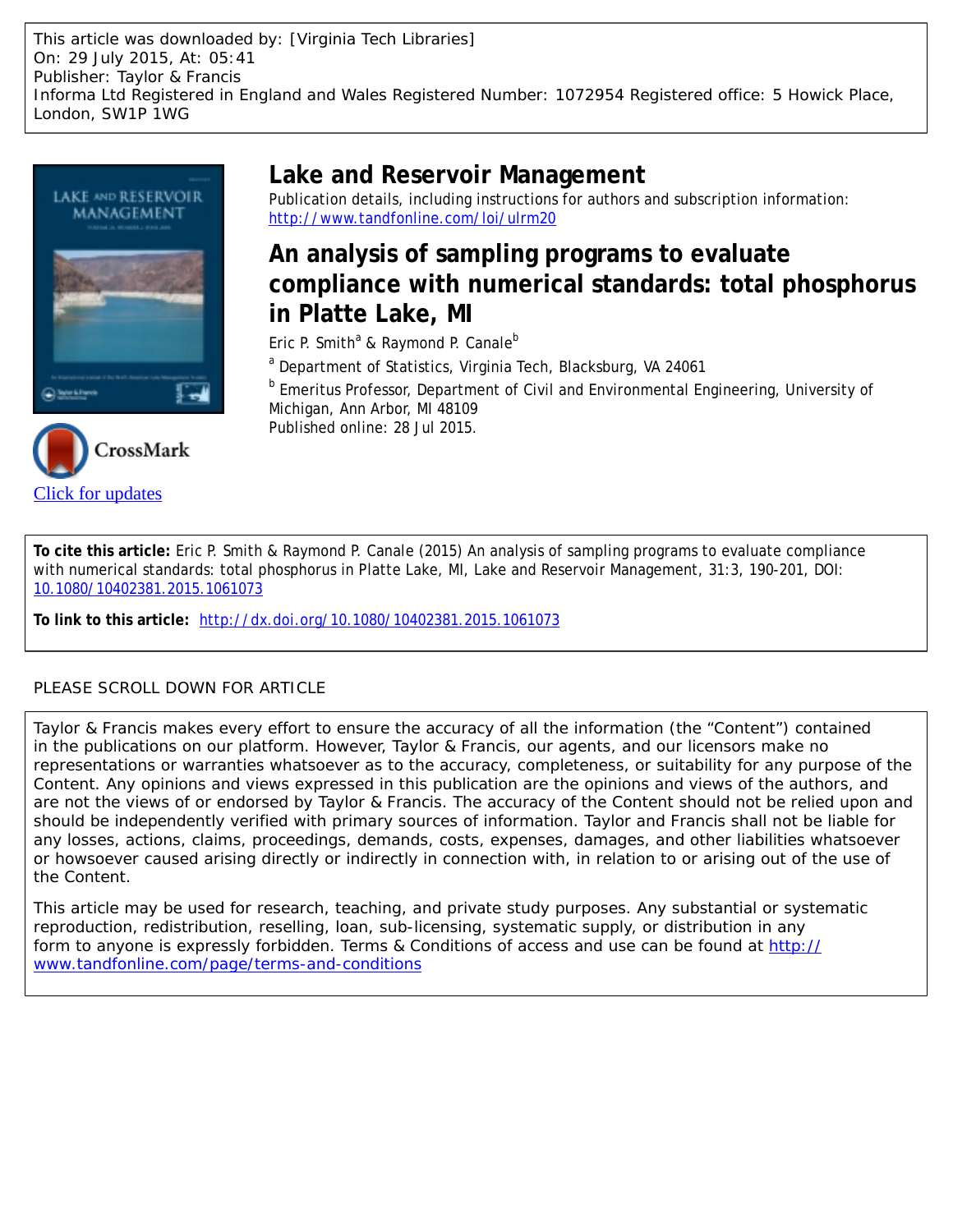# **An analysis of sampling programs to evaluate compliance with numerical standards: total phosphorus in Platte Lake, MI**

**Eric P. Smith1,<sup>∗</sup> and Raymond P. Canale<sup>2</sup>**

<sup>1</sup>Department of Statistics, Virginia Tech, Blacksburg, VA 24061 <sup>2</sup>Emeritus Professor, Department of Civil and Environmental Engineering, University of Michigan, Ann Arbor, MI 48109

## **Abstract**

Smith EP, Canale RP. 2015. An analysis of sampling programs to evaluate compliance with numerical standards: total phosphorus in Platte Lake, MI. Lake Reserv Manage. 31:190–201.

Platte Lake has a numerical standard for total phosphorus mandated in 2000 following judicial proceedings that requires volume weighted total phosphorus to be below 8 mg/m<sup>3</sup> 95% of the time. Compliance has been evaluated using an extensive monitoring program that collects samples at roughly biweekly intervals. Analysis indicates that the lake has been and remains in violation of the numerical standard. This large dataset provides a unique opportunity to utilize statistical methods to evaluate compliance while controlling the Type I and Type II errors and to determine the minimum number of samples needed to detect changes in total phosphorus concentrations. Regression and analysis of variance were used to improve the sampling design. Similar techniques were used to design optimal monitoring programs for hypothetical lakes having a large range of total phosphorus concentrations and trophic conditions. Lakes with low total phosphorus concentrations require relatively few measurements during the year, but laboratory uncertainty necessitates multiple replicates. Lakes with higher total phosphorus concentrations require frequent sampling to obtain an acceptable estimate of the annual average concentration because large temporal and depth gradients are expected. Fewer replicates are indicated because laboratory measurements of higher concentrations are more reliable. A review of several national-scale studies indicates that few lakes have sufficient data to perform credible compliance evaluation or reliably detect changes in lake concentrations in response to shifts in watershed loads. Further, many laboratories have limited capability to measure the low concentrations of total phosphorus typically associated with oligotrophic lakes.

Key words: assessment, compliance, oligotrophic, standards, water quality

Platte Lake is located in the northwestern part of the Michigan Lower Peninsula (44.42.091 N, 86.06.820 W; Fig. 1). It is an oligotrophic lake with a volume of 83.5 million  $m<sup>3</sup>$ , a mean depth of 8.2 m, and a maximum depth of 28.9 m. The Platte River, the major inflow to Platte Lake, has a mean annual discharge of  $\sim$ 3.5 m<sup>3</sup>/s (USGS Gage No. 04126740). The hydrograph of the Platte River is stable because the flow is mainly groundwater originating from deep glacial outwash deposits. The mean hydraulic retention time of Platte Lake is ∼0.75 years.

Algal growth in Platte Lake is limited by phosphorus, which enters the lake from point and nonpoint sources. The only significant point source of phosphorus in the watershed is the Platte River State Fish Hatchery (PRSFH) operated by

the Fisheries Division of the Michigan Department of Natural Resources (Fig. 1). This facility produces coho (*Oncorhynchus kisutch*) and Chinook (*O. tshawytscha*) salmon using surface water that becomes enriched with phosphorus from fecal pellets, urine, and unconsumed feed before entering the Platte River. Platte Lake also has internal phosphorus loads from the release of phosphorus from the bottom sediments during anoxic periods and from the death and subsequent decay of coho and Chinook salmon after spawning.

Phosphorus loading from the PRSFH attained a maximum of ∼1960 kg/yr in 1974, which deteriorated the water quality of the lake. Legal actions by local residents challenged this loading, and a subsequent court decision lowered the allowable load to a current level of 79 kg/yr. Further details are described by Canale et al. (2004, 2010).

<sup>∗</sup> Corresponding author. epsmith@vt.edu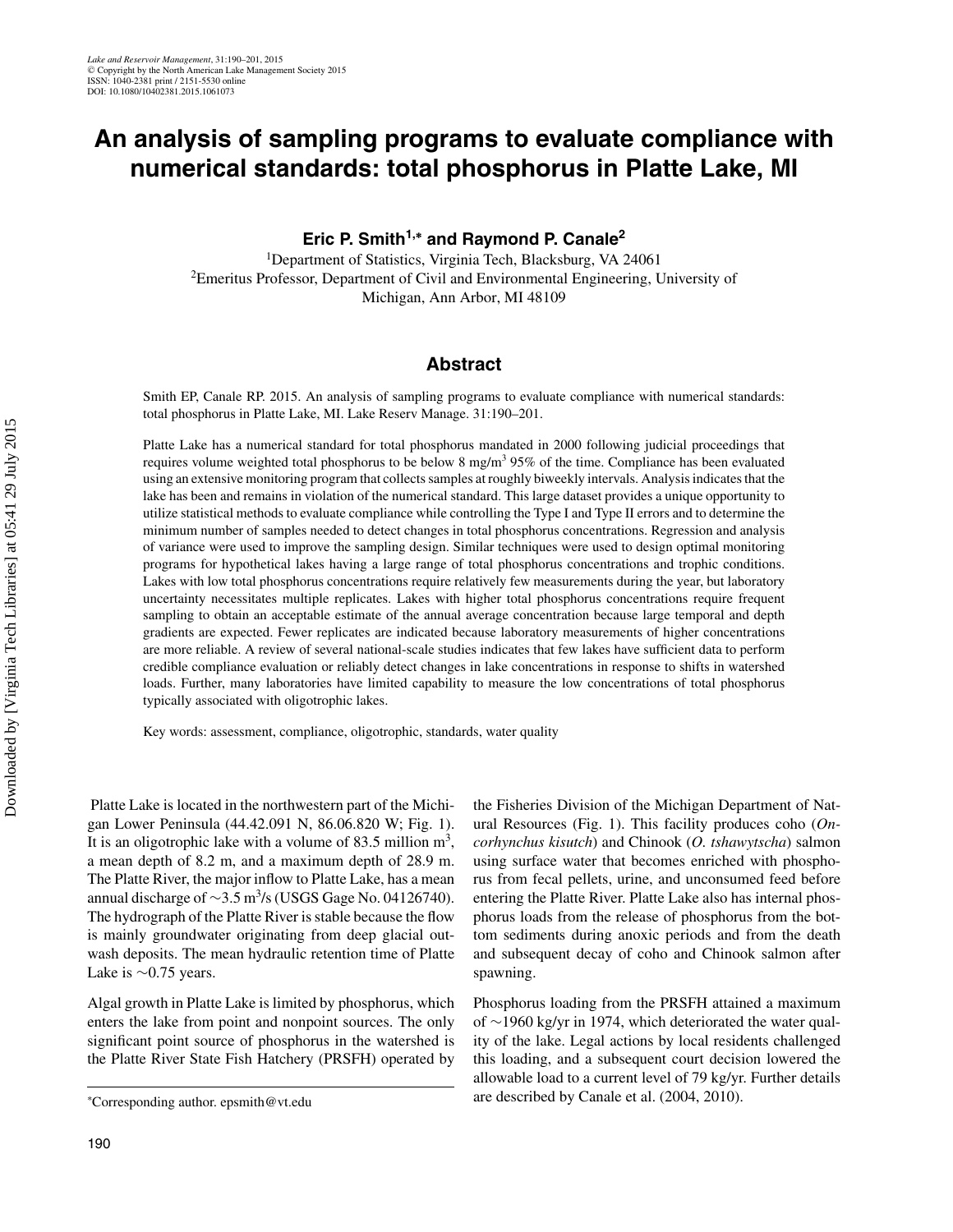

**Figure 1.** Platte River watershed and lake, gauging station, and hatchery locations.

The court also established a numerical phosphorus standard for Platte Lake specifying that the volume-weighted total phosphorus (TP) concentration should be maintained below 8.0 mg/m3 95% of the time. Although not explicitly stated, the court order implied that the 95% compliance interval is 1 year. Also implicit in the standard is the assumption that the phosphorus concentration measured at a single, centrally located site in the main deep-water basin sufficiently characterizes the overall water quality of the pelagic regions of the lake. The standard does not consider shallow near-shore areas subject to wind-driven sediment resuspension or inlet tributary plumes where higher concentrations may occur prior to complete mixing with the off-shore waters.

The numerical phosphorus standard for Platte Lake was based on comparisons with the water quality of nearby lakes and an informal review of data available at the time of the 2000 court order. Since that time, an extensive monitoring program has measured the TP concentration in Platte Lake at various depths and times during the year. The main objective of this study was to perform rigorous analyses of these recent data and statistically characterize their adequacy to determine compliance with the numerical standard and to detect changes in the Platte Lake phosphorus concentration subsequent to abatement projects or changes in land use in the watershed.

The number of measurements associated with the current monitoring program for Platte Lake far exceeds typical specifications, and the cost of this intensive sampling effort cannot be sustained over the long-term. A secondary goal of this study was to determine the statistical ramifications of a monitoring program for Platte and other lakes that may have fewer measurement dates, fewer depths, and fewer or no replicates and to provide guidance on compliance monitoring. Because the laboratory measurement process is critical for accurate evaluation of compliance, several national-scale databases were used to evaluate the capability of laboratories to measure water quality.

## **Methods**

#### *Sampling and laboratory methods*

Although no specific spatial or temporal measurement frequency was specified in the court order, water samples have been routinely collected every 2 weeks since 1990, weather and ice conditions permitting. Replicate samples are analyzed in triplicate for TP and turbidity for each sampling date and depth. Secondary data include *in situ* measurements of Secchi depth, temperature, dissolved oxygen, pH, conductivity, and oxidation–reduction potential. Other chemical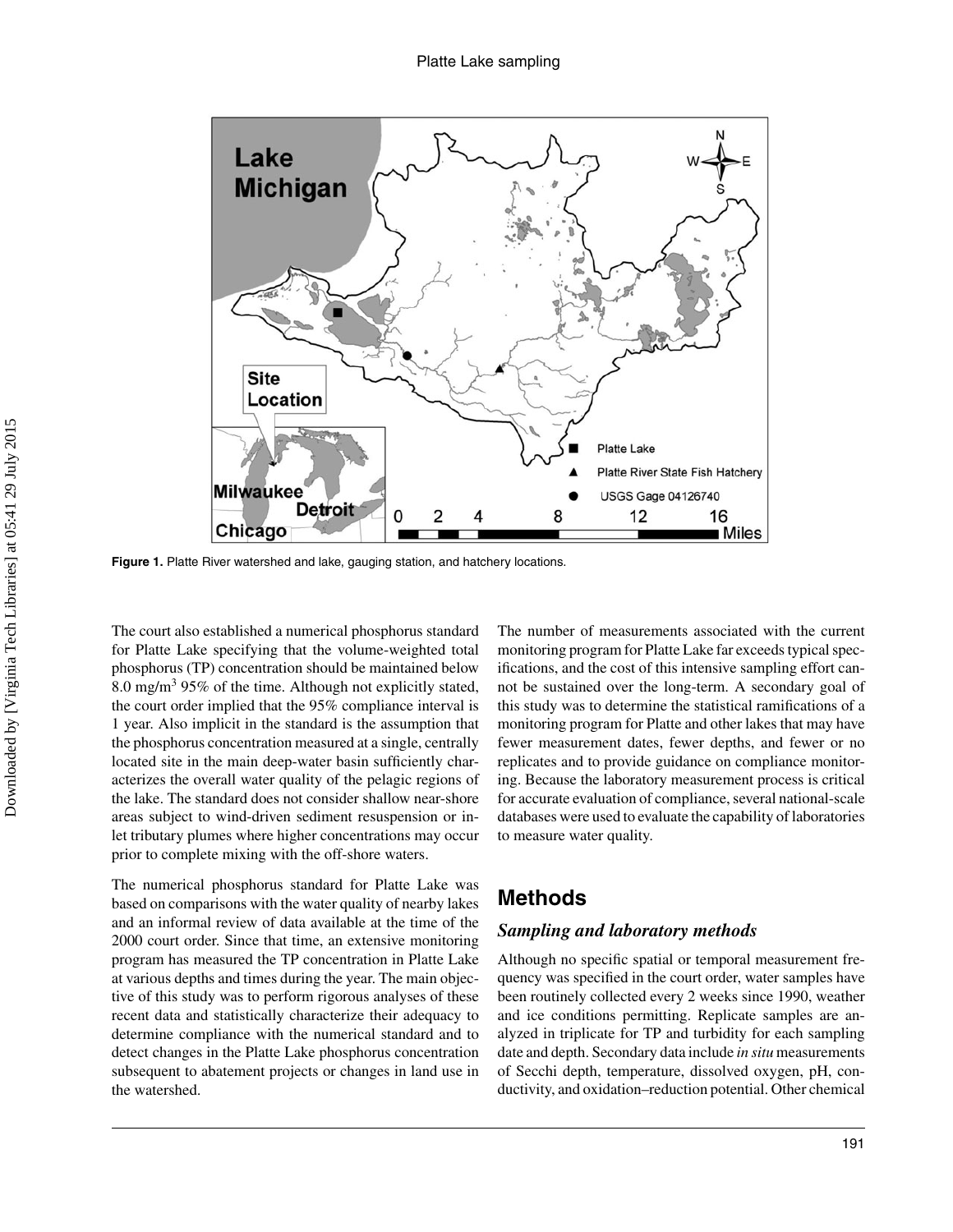and biological parameters have been measured with somewhat less frequency, including nitrate, nitrite, alkalinity, total dissolved solids, calcium, chlorophyll *a*, phytoplankton, and zooplankton.

The TP concentration was measured in the laboratory using the acid persulfate digestion-ammonium molybdate method (Eaton et al. 2005). Measurements were performed at Central Michigan University (CMU) prior to 2012 and at PRSFH after 2011. Note that the expected TP concentrations in Platte Lake (and other oligotrophic lakes) are near the detection level for most laboratory operations; therefore a number of quality control measures were implemented including the application of a spectrophotometer cuvette path length of 10 cm that increases the accuracy and precision of low concentration measurements. The laboratories performed well during independent proficiency testing in 2005, 2012, and 2014 conducted by Environment Canada (DeOliveira et al. 2013).

## *Description of total phosphorus measurements*

The general spatial and temporal trends of the phosphorus data is described prior to more formal statistical analyses. Although all data collected after 2000 could be included, the analyses was confined to 3504 measurements collected between 2005 and 2013 where field, laboratory, and quality control procedures were the most rigorous and consistent. The analyses do not include a few outliers or incomplete datasets due to equipment malfunction or lost samples. Outliers occur, particularly in surface samples, when a measurement is affected by windrows of pollen, sloughed macrophyte material, or the shell casings of burrowing mayflies (*Hexagenia* sp.). Outliers in deeper samples usually result from strong winds that dislodge the boat anchor and resuspend sediments.

#### **Seasonal dynamics**

The median value of triplicate measurements of TP at was recorded at 8 different depths in 2009 (Fig. 2a). The first sample was taken under the ice in late January during stratified conditions. The relatively high bottom water phosphorus concentrations are an indication of sediment release under low dissolved oxygen concentrations (Fig. 2b). Note that by day 100, the ice had broken up, depleted dissolved oxygen concentrations had been restored, and the concentrations of TP were low and relatively uniform from top to bottom. The TP concentrations in the surface and mid-depth layers increased between days ∼120 and 225 and then gradually decreased toward the end of the year. These changes are related to high spring flows in the Platte River and associated phosphorus loading. Bottom water TP concentrations increased during the summer in response to low dissolved



**Figure 2.** Platte Lake (a) total phosphorus and (b) dissolved oxygen measurements on various dates during 2009 at 8 different depths.

oxygen concentrations that persist until fall turnover, around day 280 (Canale et al. 2010). Late summer depth gradients are also the result of settling and accumulation of algal cells and other particulate phosphorus in the bottom waters.

#### **Depth gradients**

Vertical TP concentration gradients (Fig. 3) from the 2005–2013 data for 8 depths indicate that the lowest concentrations tended to occur in the surface layer. Concentrations in the middle 5 layers were relatively uniform, and the concentrations in the bottom 2 depths were generally higher than the other layers.

Although higher concentrations occurred in the lower layers, these bottom waters represent a relatively small percent of the total Platte Lake volume. The volume fractions (*λ*) of the 8 layers (Fig. 4) vary considerably, with the bottom 2 layers representing only ∼2.5% of the total water volume. The volume-weighted concentration (*p*) on any given day was calculated by multiplying the median concentration of 3 replicates measured at each depth (*TPi*) by the fraction of the total volume represented by that depth and adding for all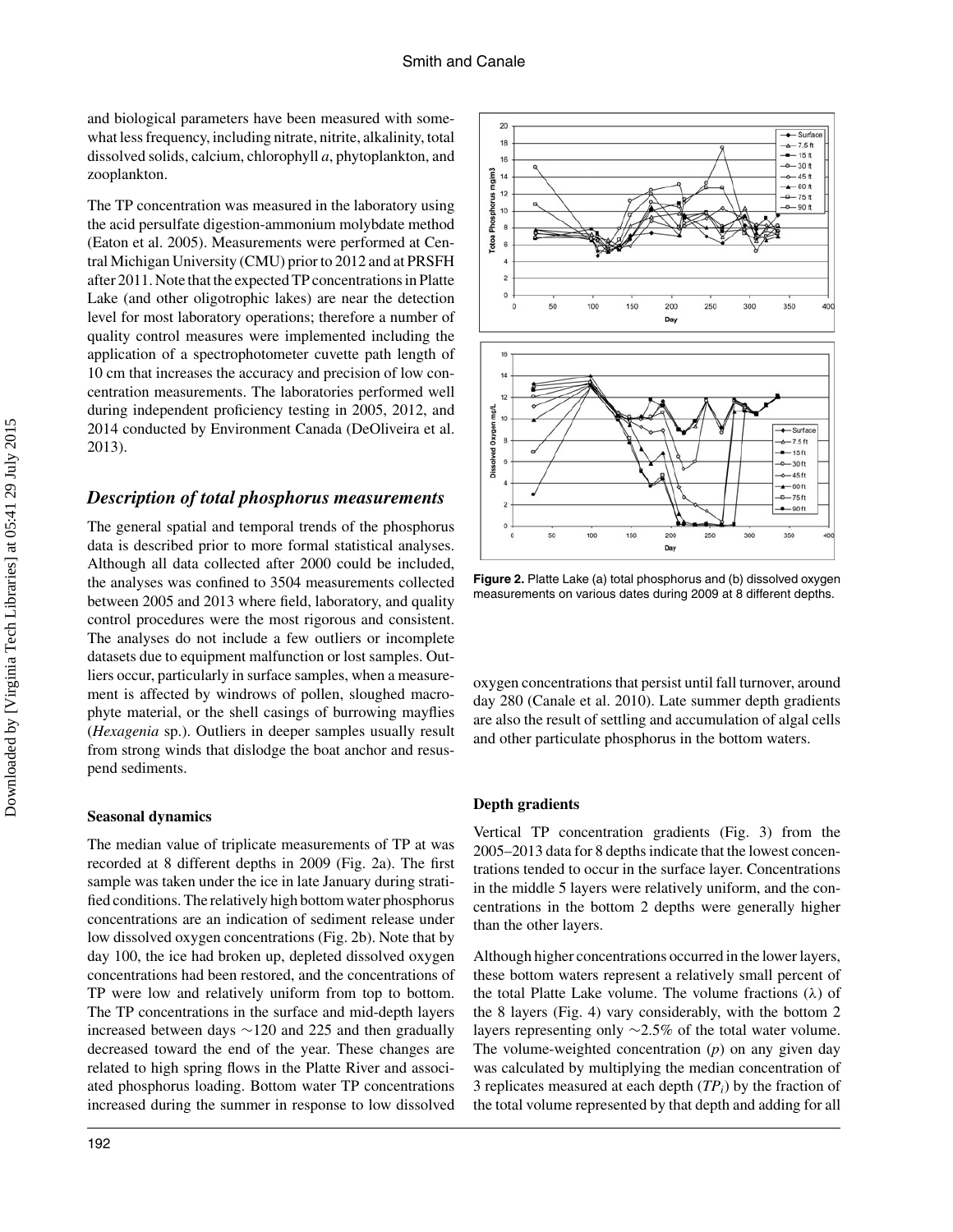

**Figure 3.** Measured total phosphorus concentrations in Platte Lake for 2009 to 2013 sorted by depth (mean  $\pm 1$  standard deviation).

8 depths, as shown in equation 1 with  $m = 8$ :

$$
p = \sum_{i=1}^{i=m} \lambda_i \cdot T P_i.
$$
 (1)

The median was used in the calculation rather than the mean of 3 observations to reduce the influence of occasional extreme measurements. Thus, a single volume-weighted value (*p*) was based on 24 separate laboratory measurements of the TP concentration. The average phosphorus concentration for all depths and all years was  $8.41 \text{ mg/m}^3$  without consideration of volume weighting. The average concentration was reduced to 8.01 mg/m<sup>3</sup> after applying the weighting factors (Fig. 4). Mixed-model analysis of variance was used to compare and model depth, year, and month effects (Proc Mixed; SAS Institute Inc. 2008). The model allowed for spatial and temporal correlation in the measurements.



**Figure 4.** Area of Platte Lake as function of depth. Sample depth locations are shown as shaded squares. The vertical lines divide the lake into 8 layers with volume fractions  $\lambda_1 = 0.121$ ,  $\lambda_2 =$ 0.2095, *<sup>λ</sup>*<sup>3</sup> <sup>=</sup> 0.2311, *<sup>λ</sup>*<sup>4</sup> <sup>=</sup> 0.2264, *<sup>λ</sup>*<sup>5</sup> <sup>=</sup> 0.1269, *<sup>λ</sup>*<sup>6</sup> <sup>=</sup> 0.0622, *<sup>λ</sup>*<sup>7</sup> <sup>=</sup> 0.0208, and  $\lambda_8 = 0.0039$ .



**Figure 5.** Long-term trend of volume-weighted total phosphorus concentrations in Platte Lake from 2005 through 2013. The dashed and dotted horizontal lines indicate the  $\pm 1$  and  $\pm 2$  standard deviations.

#### **Long-term and seasonal trends**

From 2005 to 2013, there were 146 measurements of the 8 layer volume-weighted TP concentration (*p*) (Fig. 5). Only 47% of the values were *<*8.0 mg/m3 compared to 95% required by the numerical standard; thus, the TP concentrations do not comply with the numerical standard. The standard deviation  $(\sigma)$  of these volume-weighted measurements was 1.23 mg/m<sup>3</sup>. Subsequent analyses here assume that this value is a close approximation of the population standard deviation because of the large number of measurements. The horizontal lines (Fig. 5) show the mean and the  $\pm 1$  and  $\pm 2$ standard deviation values. Of the values, 67% are contained within 1 standard deviation, and 98% are within 2 standard deviations (for a normal population, 68% and 95% would be expected), and 53% exceed the mean, indicating a small amount of negative skewness.

The statistical analyses (discussed in following sections) were performed on the raw values as well as the logtransformed values to compensate for skewness. In all cases, the log-transformed results were similar to the nontransformed analyses and for the sake of brevity are not reported here. The monthly average value of the volume-weighted measurements increased over the year with a maximum in midsummer (Fig. 6). The general seasonal trend was consistent with the earlier discussion of the 2009 data (Fig. 2).

#### *Sample size requirements*

Measurements of the TP concentration in Platte Lake were taken to (1) determine if the lake complies with the numerical standard for TP, and (2) reliably measure changes in TP concentrations subsequent to increases or decreases of the loading from point and nonpoint sources.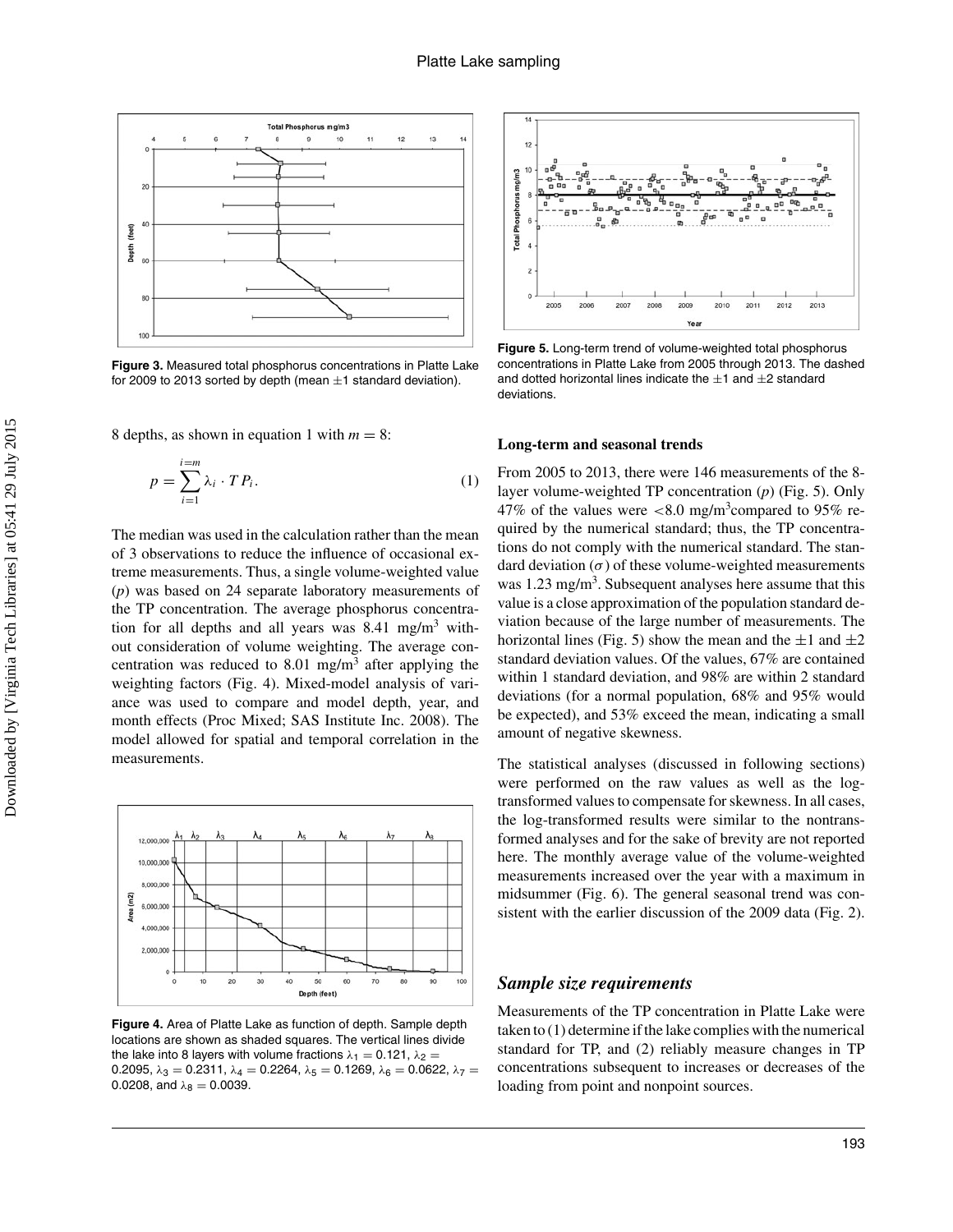

**Figure 6.** Seasonal variation of the volume-weighted total phosphorus concentrations in Platte Lake for data from 2005 through 2013.

#### **Sample size to evaluate compliance**

The 95% attainment requirement specified by the courtordered numerical standard can be expressed as an equivalent population mean value  $(\mu)$  using equation 2 if the data can be approximated with a normal distribution and a reliable estimate of the population standard deviation is available as described above. This equivalent population mean is given by

$$
\mu = 8.0 - z_{0.05} \cdot \sigma = 6.0 \text{ mg/m3}
$$
 (2)

for  $z_{0.05} = 1.645(95\%$  cumulative *z*-score) and  $\sigma =$  $1.23 \text{ mg/m}^3$ . Thus, the numerical standard will be satisfied 95% of time if the annual average TP concentration is  $≤ 6.0$  mg/m<sup>3</sup> (Fig. 7).

We next determined the number of random volumeweighted measurements (*p*) required during the year to evaluate compliance with the desired population mean  $(\mu =$ 



**Figure 7.** Normal distribution with mean of 6.0 mg/m<sup>3</sup> and standard deviation of 1.23 mg/m<sup>3</sup> equivalent to the numerical standard for Platte Lake requiring the total phosphorus concentration be *<*8 mg/m<sup>3</sup> 95% of the time.



**Figure 8.** Compliance and alternative distributions associated with hypothesis testing for the numerical phosphorus standard for Platte Lake. The null hypothesis is represented by the distribution in the center. The alternative hypotheses are shown on the left and right of the null hypothesis. The non-rejection zone is defined by vertical lines at 5.5 and 6.5 mg/m<sup>3</sup>. The Type I and Type II error levels were set to 0.05.

6 mg/m<sup>3</sup>) with a specified level of statistical confidence. The annual average of this set of measurements is formally defined here as a *sample* (with italics) and is represented as  $(\bar{p})$ . The number of measurements  $(n)$  actually taken during the year to calculate this annual average value is the *sample* size. The Central Limit Theorem states that the sampling distribution of multiple random *sample* means will have a normal distribution. This distribution of these *sample* means has a mean value of  $\mu$  and a standard deviation of  $\sigma/\sqrt{n}$ .

Three distributions were calculated (Fig. 8) with equal standard deviations ( $\sigma = 1.23$  mg/m<sup>3</sup>). The middle distribution is associated with the numerical standard and has a mean value of 6 mg/m<sup>3</sup>. The upper and lower distributions are located 1 mg/m<sup>3</sup> above and below the numerical standard. The *sample* size that simultaneously controls the Type I and Type II errors is a function of the population standard deviation, the Type I  $(\alpha)$  and Type II  $(\beta)$  significance levels, and the mean of the alternative population associated with the Type II error  $(\mu_a)$ . Equation 3 can be used to calculate the value of *n* that satisfies these requirements for a one-sided test with *z*-scores of  $z_\alpha$  and  $z_\beta$ :

$$
n = \frac{(z_{\alpha} + z_{\beta})^2 \cdot \sigma^2}{(\mu - \mu_a)^2}.
$$
 (3)

The center distribution and the upper and lower distributions intersect at the critical population parameter value ( $\bar{P}_{crit}$ ), a function of the *sample* size and the population standard deviation, given by equation 4:

$$
\bar{P}_{crit} = \mu \pm z_{\alpha} \cdot \frac{\sigma}{\sqrt{n}}.\tag{4}
$$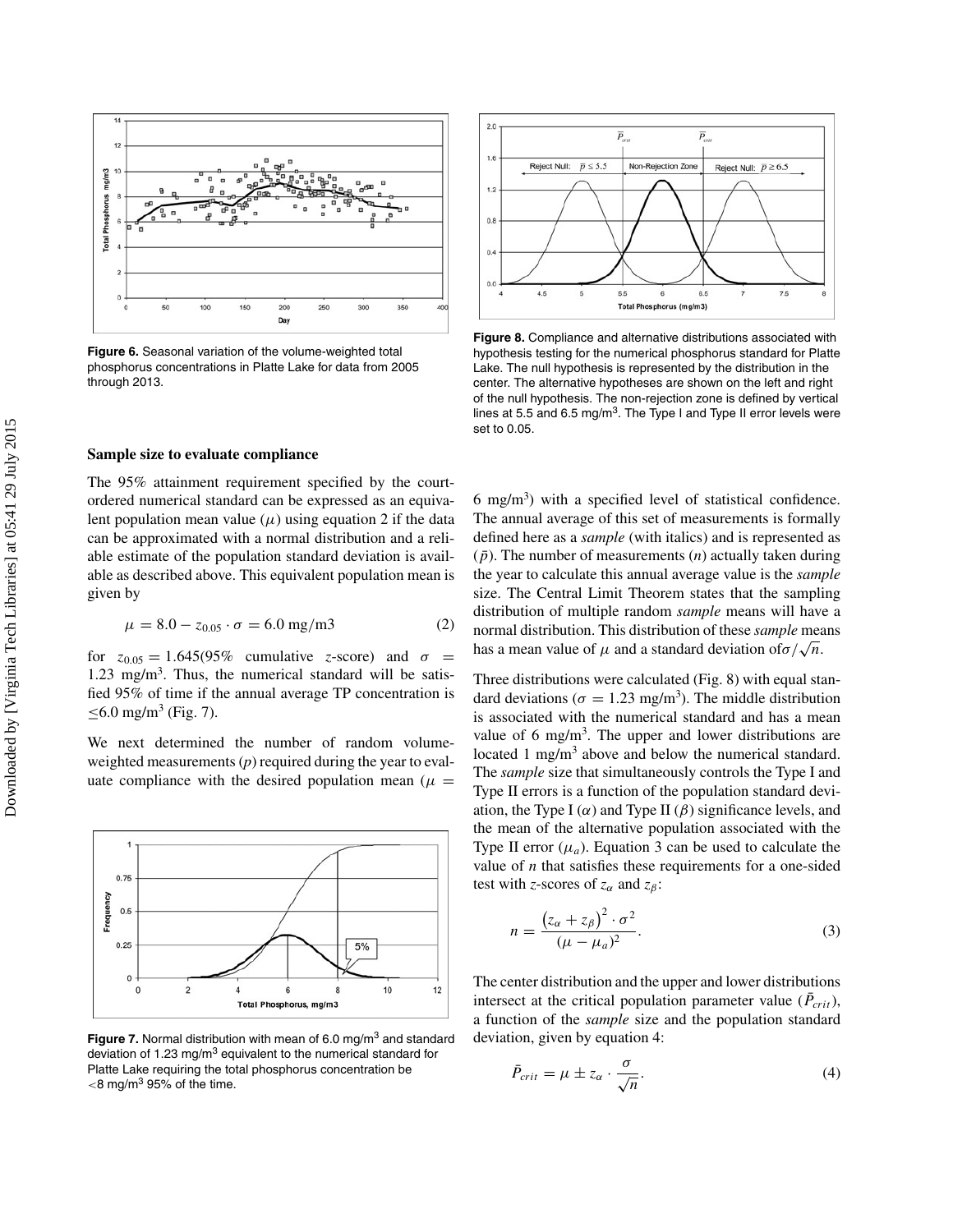In this example with alternative population means  $= 5.0$ and 7.0 mg/m3 , the calculated *sample* size is 17 (rounded up from 16.4) for  $\alpha = \beta = 0.05$  with the  $\bar{P}_{crit}$  values equal to 5.5 and 6.5 mg/m<sup>3</sup>. The power to detect a change for such a monitoring program is 0.95.

#### **Alternative null hypotheses**

Compliance is evaluated by comparing a *sample*  $(\bar{p})$  value to the assumed hypothetical population with  $\mu = 6.0$  mg/m<sup>3</sup>, equivalent to the numerical standard. Hypothesis tests are used to quantify the comparison process. Two alternative null hypotheses can be used to test for compliance: one approach assumes that the *sample* is in compliance with the numerical standard; the other starts with the initial assumption that the *sample* violates the standard (McBride and Ellis 2001).

If the hypothesis is that Platte Lake is not in violation, then any measured *sample* mean ( $\bar{p}$ ) less than or equal to  $\bar{P}_{crit}$  = 6.5 mg/m<sup>3</sup> with  $n = 17$  does not provide sufficient evidence to reject the null hypothesis. If the hypothesis is that Platte Lake is in violation, then the *sample* mean  $(\bar{p})$  must be  $\leq$ 5.5 mg/m<sup>3</sup> with *n* = 17 to provide sufficient evidence that the lake is not in violation. The non-reject regions suggest a boundary for decisions. If the *sample* mean is midway between 6.0 and 7.0 mg/m<sup>3</sup> or between 5.0 and 6.0 mg/m<sup>3</sup>, then it is equally likely to have come from the alternative population, although both have low probabilities (Fig. 8). The boundary where the null is difficult to distinguish from the alternative is sometimes referred to as "guard points" (Esterby 2013), that is, points that define a region where it is "too close to call."

#### **Sample size to detect changes**

Here we distinguished between 2 populations with means of  $\mu_1$  and  $\mu_2$  using a *sample* mean ( $\bar{p}_1$ ) of size  $n_1$  taken from  $\mu_1$  and another *sample* mean ( $\bar{p}_2$ ) of size  $n_2$  taken from  $\mu_2$ . The difference between the *samples* is given by  $d = \bar{p}_1 - \bar{p}_2$ . Several*samples* could be collected, resulting in a probability distribution for *d.* The standard error of the *d* distribution (i.e., the standard deviation of the distribution of differences) is given by equation 5, where  $s_1$  and  $s_2$  are the standard deviations of the *samples*:

$$
s_{\bar{p}_1 - \bar{p}_2} = \sqrt{\frac{s_1^2}{n_1} + \frac{s_2^2}{n_2}}.
$$
 (5)

A hypothesis test can be performed to determine if the difference between the *sample* means is significant. The null hypothesis is that the difference between the *samples*is zero, and the alternative is that the difference is not equal to zero. The null hypothesis is rejected if the calculated value of *d* is



**Figure 9.** Detection level for 2 sample means as function of sample size with a significance level of 0.1. The solid curves were developed assuming a normal distribution. The dashed curves assume the Student-*t* distribution.

outside the non-rejection zone, as defined by equation 6:

$$
d = \pm t_{\alpha, df} \cdot \sqrt{\frac{s_1^2}{n_1} + \frac{s_2^2}{n_2}}.
$$
 (6)

The value of  $t_{\alpha, df}$  in equation 6 is the *t*-value associated with an upper level of *α* for the Student *t*-distribution with degrees of freedom (*df*) calculated using equation 7:

$$
df = \frac{\frac{s_1^2}{n_1} + \frac{s_2^2}{n_2}}{\frac{1}{n_1 - 1} \cdot \frac{s_1^2}{n_1} + \frac{1}{n_2 - 1} \cdot \frac{s_2^2}{n_2}}.
$$
 (7)

Curves were developed for *d* values for Platte Lake as a function of the *sample* size with a confidence level of  $\alpha$  = 0.1 using both Student-*t* and normal distributions (Fig. 9) assuming that  $n_1 = n_2$  and  $s_1 = s_2 = \sigma = 1.23$  mg/m<sup>3</sup>. We observed that the ability to detect differences with confidence increases as *n* increases. Note that if the detection level and confidence are specified, equations 6 and 7 can be used to calculate the required *sample* size. In contrast, if the *sample* size is based on budget or logistical constraints, then the trade-offs between detection level and confidence are determined by the *sample* variance. For example, a *sample* size of ∼34 is required to detect an increase or decrease of 0.5 mg/m<sup>3</sup> of TP with  $\alpha = 0.1$ . If the *sample* size is reduced to 17, the confidence level associated with detection of 0.5 mg/m<sup>3</sup> decreases to  $1 - \alpha = 0.75$ . Alternatively, the 17 *sample* size can identify changes with the significance level of  $\alpha$  maintained at 0.1, but the detection level must be increased to  $0.75$  mg/m<sup>3</sup>.

An analysis of the measurement process also involves laboratory evaluation. To aid this analysis, we used data from Environment Canada (EC), which provides accredited proficiency testing (PT) services for a wide range of inorganic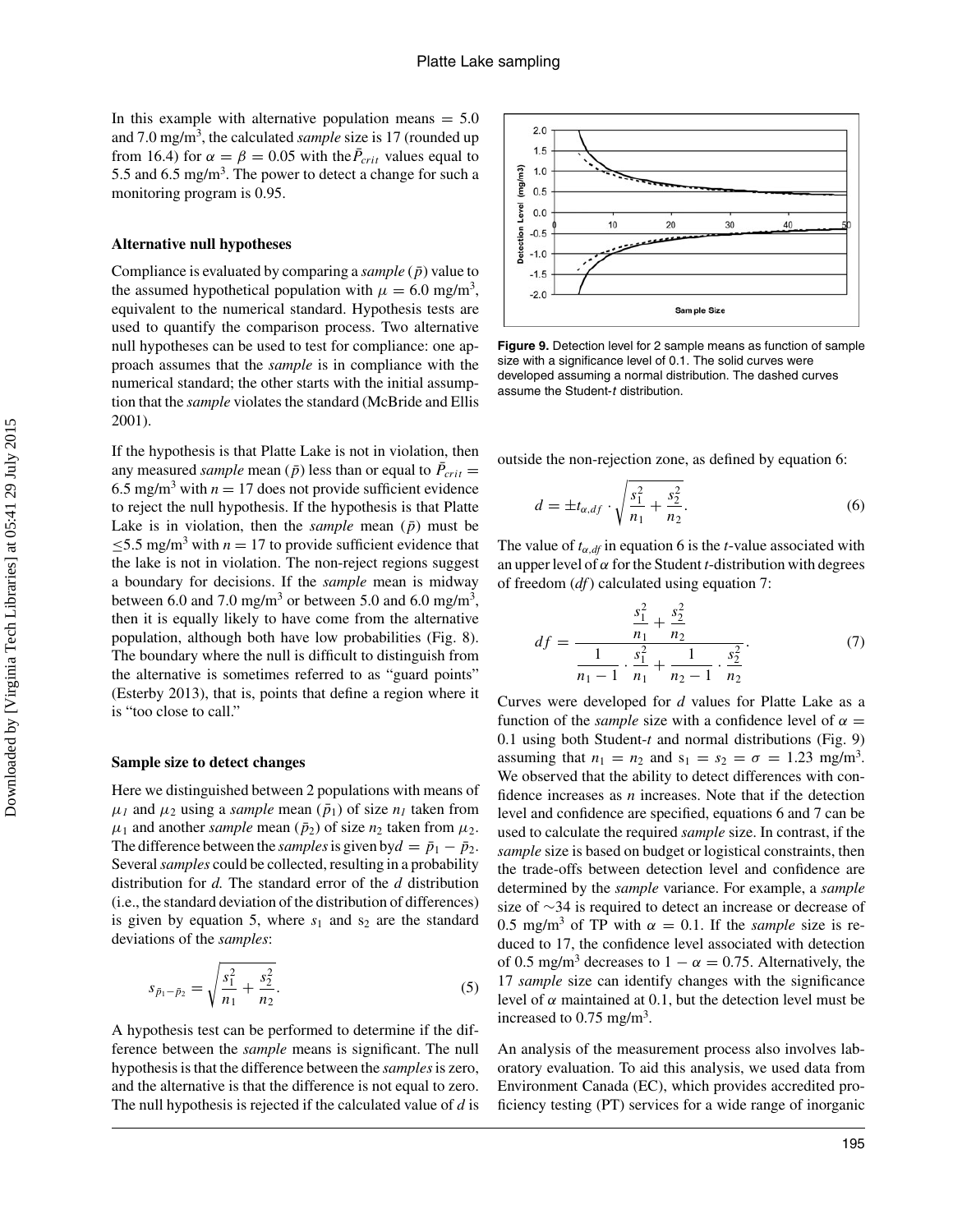

**Figure 10.** (a) Total annual cost of sampling program as function of the number of laboratory replications for 3 different values of the annual average variance. (b) Annual average variance as function of the number of laboratory replications for 3 different values of the total annual sampling cost.

constituents in water. These studies are designed to quantify laboratory performance and improve the quality of environmental data and provide information on the relationship between the percent coefficient of variation ( $CV = 100 \cdot \sigma/\mu$ ) and the mean concentration of TP for various laboratories. EC proficiency tested *CV* values are summarized for *>*12,000 records where different laboratories participated in proficiency testing for measurement of TP at various concentrations. Results for the CMU and PRSFH laboratories are based on *>*1000 repeated measurements of TP with known concentrations. The Upstate Freshwater Institute results for *CV* are from Effler and O'Donnell (2010).

## **Results**

### *Analysis of the Platte Lake sampling program*

#### **Eight vs. three layer volume-weighted average**

The monitoring program described above has generated sufficient data to determine if fewer than 8 depths can be used to reliably estimate volume-weighted average concentrations. Inspection of the vertical concentration profile (Fig. 3) suggests that the volume-weighted average TP concentration



**Figure 11.** Water Quality Portal data for the estimated standard deviation (equation 13) and annual average total phosphorus for various lakes with 10 or more sample dates ( $y =$  standard deviation,  $x =$  mean annual total phosphorus).

could be adequately characterized using 3 rather than 8 layers. Water samples from 7.5, 15, 30, 45, and 60 foot depths and the 75 and 90 foot depths could be combined to create 2 composites prior to laboratory measurement. In this case,  $m = 3$  where  $\lambda_1 = 0.121$  to represent the volume fraction of the surface layer,  $\lambda_2 = 0.854$  for the volume fraction of the middle 5 layers, and  $\lambda_3 = 0.025$  for the bottom 2 layers. Linear regression that compares the 8- and 3-layer approaches results in a slope of 0.999 and an intercept of 0.02 with  $R^2$  = 0.979, suggesting a 1:1 relationship. These results indicate that a future monitoring program could confidently employ 3 rather than 8 layers to determine the volume-weighted concentration.

#### **Variance partitioning**

Currently, triplicate measurements are employed in the monitoring program for quality control because typical concentrations in Platte Lake are near the detection level where



**Figure 12.** Coefficient of variation for measurement of a range of total phosphorus concentrations reported by various laboratories.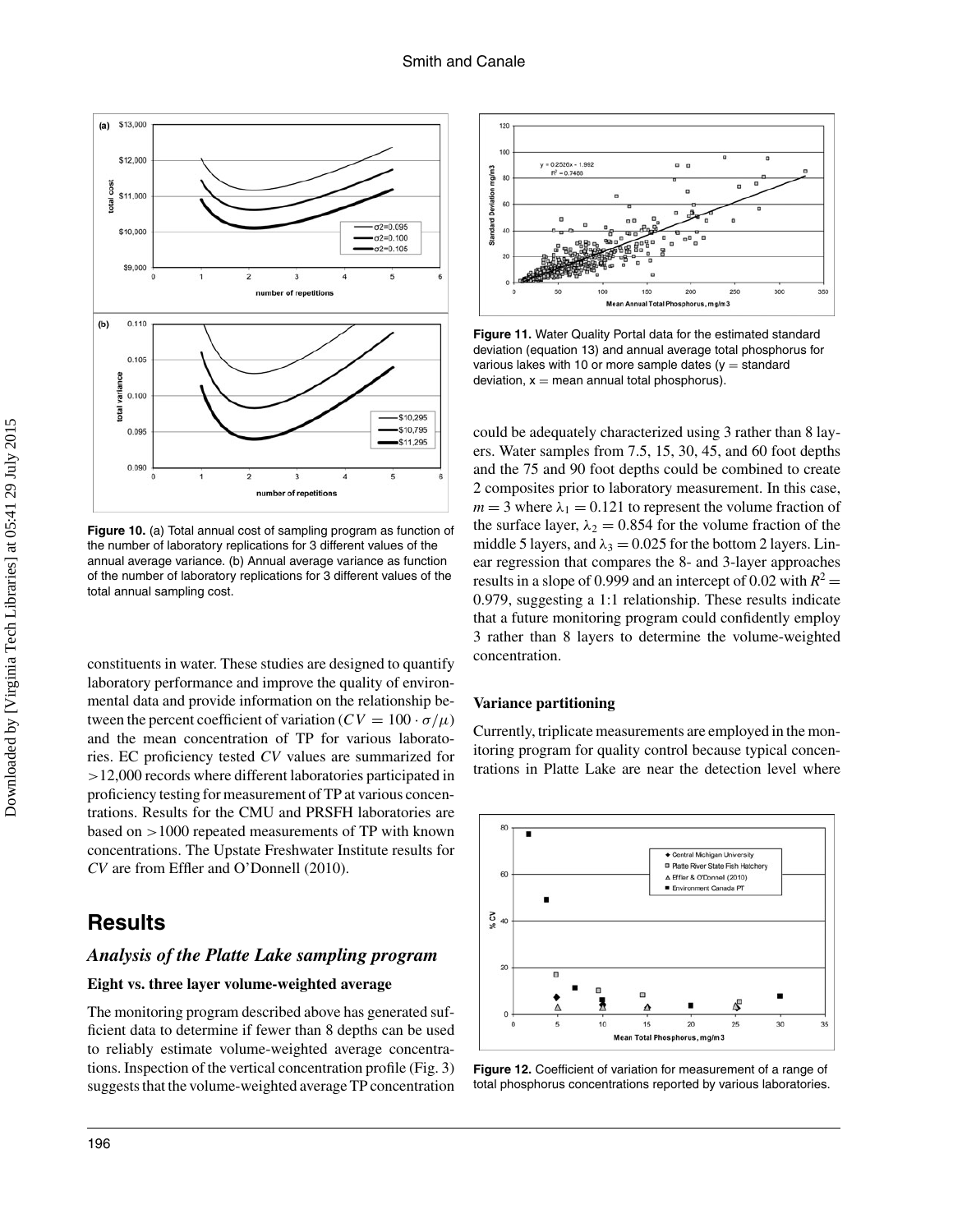**Table 1.** Date and replication variance, optimal number of replicates (rounded up), actual number of dates, and number of equivalent dates. Calculations assume that the cost of a single sample collection ( $c_{\text{dates}}$ ) is \$500 and the replicate cost ( $c_{\text{reps}}$ ) is \$120 for 8 depths for 2005 to 2013. The cost of a future replicate after 2013 is \$45 for 3 depths.

| Year   | $\sigma_{dates}^2$ | $\sigma^2_{reps}$ | $\hat{n}_{reps}$ | $n_{\text{dates}}$ | $\hat{n}_{dates}$ |  |
|--------|--------------------|-------------------|------------------|--------------------|-------------------|--|
| 2005   | 1.51               | 0.274             | 1                | 18                 | 18                |  |
| 2006   | 2.79               | 0.200             | 1                | 17                 | 17                |  |
| 2007   | 1.68               | 0.206             | 1                | 17                 | 17                |  |
| 2008   | 0.69               | 0.272             | 2                | 19                 | 20                |  |
| 2009   | 1.87               | 0.269             | 1                | 15                 | 15                |  |
| 2010   | 1.78               | 0.303             | 1                | 15                 | 15                |  |
| 2011   | 1.61               | 0.312             | 1                | 17                 | 18                |  |
| 2012   | 0.58               | 0.530             | 2                | 14                 | 21                |  |
| 2013   | 1.37               | 0.706             | $\overline{c}$   | 14                 | 16                |  |
| future | 1.50               | 0.600             | 3                | 17                 | 20                |  |

colorimetric measurements are relatively imprecise (Drolc and Ros 2002). These replicates triple the laboratory cost, however, and therefore we conducted formal statistical analyses to determine how much confidence would be lost by reducing or eliminating the replicates or be gained by increasing the number of replicates.

Mixed-model ANOVA was performed on the 8-depth volume-weighted measurements for 2005–2013 to separate the variance within the 3 replicates from the variance between dates. The calculated *F* statistic for each year was much larger than the critical value, indicating that changes between the median of the replicates that occur between dates during the year are statistically significant despite this variation being partially obscured by variations within the 3 replicates. The partitioning of the total variance into the variance associated with the sample dates  $(\sigma_{dates}^2)$  and the variance of the replicates  $(\sigma_{reps}^2)$  was calculated (Table 1).

The variance associated with a single volume-weighted measurement (*p*) is given by equation 8:

$$
var(p) = \sigma_{date}^2 + \sigma_{reep}^2.
$$
 (8)

The variance of the *sample*  $(\bar{p})$  is calculated using equation 9, where the *sample* size is equal to *ndates* and *nreps* is the number of replicates:

$$
\text{var}(\bar{p}) = \frac{\sigma_{date}^2}{n_{dates}} + \frac{\sigma_{rep}^2}{n_{dates} \cdot n_{reps}}.\tag{9}
$$

#### **Optimal number of replicates**

We determined the optimal number of replicates relative to the number of dates that minimizes the annual average variance of the samples (equation 9) for a fixed cost or minimizes the total annual cost for a fixed annual average variance. The total annual cost (*C<sub>total</sub>*) for sample collection and laboratory measurements is determined by equation 10.

$$
C_{total} = c_{dates} \cdot n_{dates} + c_{reps} \cdot n_{reps} \cdot n_{dates}. \tag{10}
$$

The formula for the optimum number of replicates  $(\hat{n}_{regs})$ is derived by rearranging equation 10 to express the number of dates as a function of total cost, the cost of the dates, and the cost and number of replicates, substituting into equation 9, and minimizing with respect to the number of replicates, resulting in equation 11 (Marcuse 1949, Sokal and Rohlf 1969):

$$
\hat{n}_{reps} = \sqrt{\frac{c_{dates} \cdot \sigma_{reps}^2}{c_{reps} \cdot \sigma_{dates}^2}}.
$$
\n(11)

Note that more repetitions are warranted when the variance within the replicates is high and the cost of the replicates is low; however, fewer replicates are indicated when the cost of the dates is low and the variance between the dates is high. If the cost of adding dates is similar to the cost of adding replicates, then performing multiple replicates is only warranted if the variation in the measurement process is large relative to the variation between dates. If the cost of adding sampling dates is low or the cost of sample measurement is high, then it is generally better to reduce the number of replications relative to the number of sampling dates.

The direct and indirect costs of collecting water samples from Platte Lake are larger than the costs of measuring the 8-layer volume-weighted phosphorus concentration in the laboratory. The total cost associated with sending a 2 person crew into the field to collect a sample is roughly \$500. The cost of a single in-house volume-weighted measurement is ∼\$15 per laboratory analysis or \$120 for one 8-layer volume-weighted measurement. The optimal number of replicate measurements as calculated by equation 11 was roughly one for 2005 to 2011 (see Table 1). This number increased to about 2 replicates in 2012 and 2013 because the replication variance increased. If the cost of a future sample collection program is reduced to \$45 by utilizing 3 layers instead of 8, as discussed earlier, the optimal number of repetitions increases to 2.1. A suboptimal monitoring program that consists of 17 dates and 3 replications seems prudent. This program will cost slightly more (\$10,795) compared to the optimal value (\$10,113), but this additional cost is offset by a decrease in the sample variance to 0.100 from  $0.105$  (mg/m<sup>3</sup>)<sup>2</sup> and adds a level of quality control. The total annual cost of this program varies as a function of the number of replications for 3 different values of the *sample* variance (Fig. 10a). The *sample* variance also varies as a function of the number of repetitions for 3 different fixed costs (Fig. 10b). Note that because the cost is fixed, increas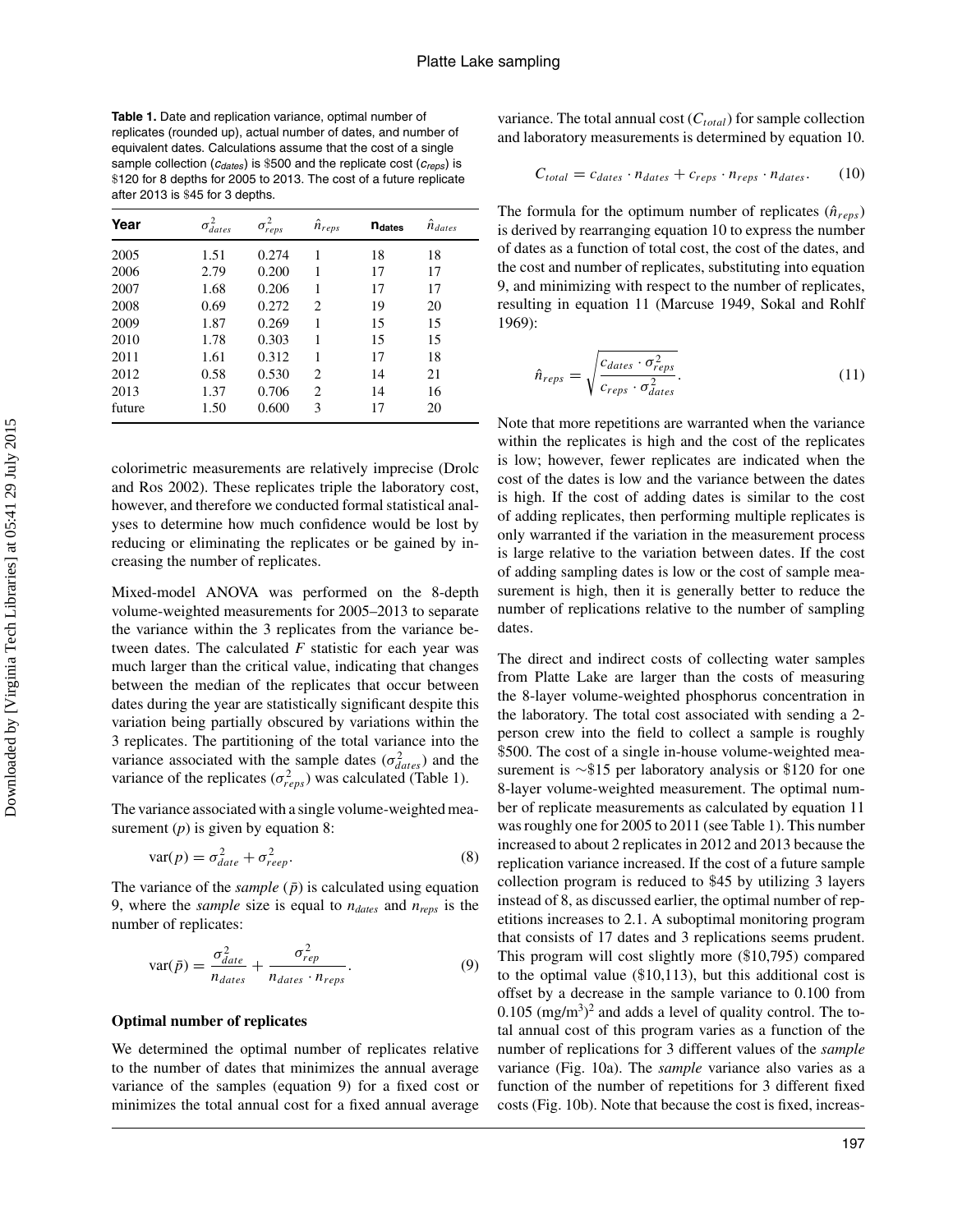ing the number of replicates would require a reduction in the number of dates.

The effective sample size  $\hat{n}_{\text{dates}}$  that employs only one replicate but achieves the same variance as  $\hat{n}_{reps}$  is given by equation 12:

$$
\hat{n}_{dates} = \frac{\sigma_{date}^2 + \sigma_{rep}^2}{\frac{\sigma_{date}^2}{n_{dates}} + \frac{\sigma_{rep}^2}{n_{dates} \cdot n_{reps}}}. \tag{12}
$$

Calculated values of  $\hat{n}_{dates}$  for various years (Table 1) show that the practice of using about 2 replicate measurements is equivalent to adding about 3 additional dates with one replicate per date when the replication variance contribution is relatively high.

### *Example sampling programs for other lakes*

For this example, assume that a volume-weighted sample based on measurements at 3 depths is taken from a centrally located, deep-water lake site several times per year and measured for the TP concentration. The annual average of these measurements is then compared with a numerical standard to determine compliance. Five hypothetical lakes were examined: 2 oligotrophic lakes with annual average TP concentrations of 5 and 10 mg/m<sup>3</sup>; a mesotrophic lake with an annual average concentration of  $15 \text{ mg/m}^3$ ; and  $2 \text{ eu-}$ trophic lakes with annual average concentrations of 25 and  $50 \text{ mg/m}^3$ . The analyses below determine the sample size needed to obtain a statistically valid estimate of the annual average concentration for comparison with the standard.

Estimates of the population standard deviation as well as the mean concentration are needed to proceed with statistical analysis and sampling program design. Unfortunately, direct calculations of TP standard deviations based on extensive monitoring data are not generally available for a wide variety of lakes; however, the standard deviation  $(\sigma)$  can be estimated for initial planning and sampling program design applications using equation 13 (Zhang 2007):

$$
\sigma \approx \frac{\max TP - \min TP}{6}.
$$
 (13)

More than 15,000 records from the Water Quality Portal (WQP) database provided measured values for the maximum, minimum, and annual average TP concentrations as well as the number of samples taken during the year. This cooperative program integrates publicly available water quality data from the US Geological Survey National Water Information System, the Environmental Protection Agency STORET data warehouse, and the US Department of Agriculture research database (National Water Quality Monitoring Council 2006).

**Table 2.** Computations for the number of sample dates (rounded up) and optimal number of replicates (rounded up) for various hypothetical lakes. The population standard deviations are estimates based on Figure 11. Calculations assume a confidence interval of 90% for the mean and a Type I significance level of 0.1. The assumed cost of sample collection is \$500 per date and the laboratory cost is \$75 per measurement.

| <b>Parameter</b>                               | Lake 1 |       | Lake 2 Lake 3 Lake 4 |       | <b>Lake 5</b> |
|------------------------------------------------|--------|-------|----------------------|-------|---------------|
| Population<br>mean $(\mu)$                     | 5      | 10    | 15                   | 25    | 50            |
| Population<br>standard<br>deviation $(\sigma)$ | 0.5    | 1.5   | 2.5                  | 5     | 10            |
| Variance(date)                                 | 0.25   | 2.25  | 6.25                 | 25    | 100           |
| Variance(rep)                                  | 0.66   | 0.95  | 1.4                  | 1.7   | 3.1           |
| Sample size<br>$(n_{\text{dates}})$            | 11     | 25    | 31                   | 44    | 44            |
| Lab cost                                       | \$75   | \$75  | \$75                 | \$75  | \$75          |
| Date cost                                      | \$500  | \$500 | \$500                | \$500 | \$500         |
| Optimal lab reps 5<br>$(n_{\text{reps}})$      |        | 2     | 2                    | 1     | 1             |

The plot of the relationship between the standard deviation calculated using equation 13 and the annual average TP concentration for 530 lakes having 10 or more measurements per year shows that as the annual average TP concentration increases, the standard deviation also increases (Fig. 11; see also Jones and Bachmann 1976, Carpenter and Brock 2006). This result is not unexpected because concentration dynamics and depth gradients generally increase in lakes with higher annual average concentrations, indicated by the annual average and estimated standard deviation (Fig. 11) for the 5 hypothetical lakes (Table 2).

Evaluation of the EC data show that the relative uncertainty in the laboratory measurements of TP increases dramatically when the concentrations are less than  $\sim$ 10 mg/m<sup>3</sup> (Fig. 12). Values for the laboratory repetition variance for the TP measurements for this example based on PRSFH results (Fig. 12) indicate that high quality lakes with low TP concentrations have relatively low seasonal variance, but these low concentrations are difficult to reliably measure in the laboratory (Table 1). In comparison, lakes with higher TP concentrations are easier to measure reliably in the laboratory, but this advantage is offset by relatively high seasonal standard deviation and variance.

To determine an adequate *sample* size, the statistical requirements associated with the calculations must be specified. We assumed for this example that the Type I significance level  $(\alpha)$  is 0.1 and that the desired confidence interval width is equal to 10% of the mean. These are arbitrary values, and regulators may impose different specifications. The number of sample dates needed to estimate the annual average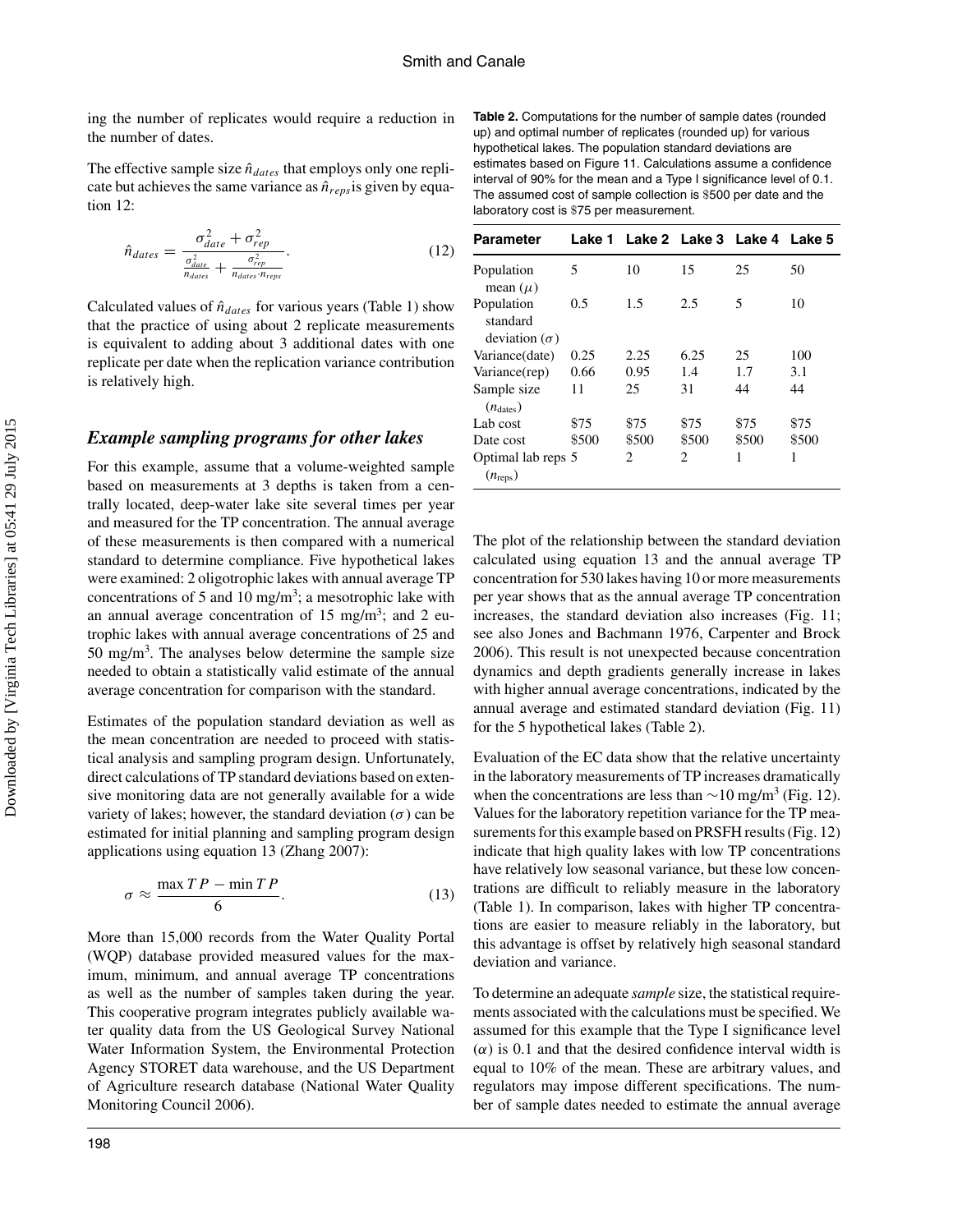concentration with confidence is calculated using equation 14:

$$
n = \left[\frac{2 \cdot z_{\alpha} \cdot \sigma}{Confidence\text{ Interval width}}\right]^{2}.
$$
 (14)

Lakes with higher TP concentrations have higher standard deviations (Table 2) and therefore require more sample dates to satisfy the statistical specifications.

Next, we determined if replicate laboratory measurements are warranted. Equation 11 can be used to calculate the optimal number of laboratory repetitions that minimize the total annual variance of the measurements for a fixed cost. The typical cost for a commercial laboratory to measure TP is \$25, or \$75 for a volume-weighted sample (Table 2). The estimated cost to collect a single sample for this example is \$500. From this information, the calculated optimum number of replicates may be calculated (Table 2).

Note that, as expected, the lowest concentration lake requires 5 replicates (rounded up) compared to only 1 (rounded up) for the higher concentration lakes. A total of 55 measurements is required to quantify the annual average phosphorus concentrations in the oligotrophic lake compared to 44 total measurements in the eutrophic lakes. Laboratory costs are 75% of the total sampling program cost for the lowest concentration lake compared to only ∼15% for the high concentration lake.

## **Discussion**

The goal to manage the water quality of lakes based on numerical standards and quantitative analyses is certainly worthwhile; however, such an approach must be accompanied and supported by extensive data and rigorous statistical analysis. The above analyses show that lakes with low TP concentrations require multiple laboratory replicates to ensure reliable sample measurements. These low concentrations also require a high commitment to quality assurance and control. Information on the number of laboratories and their reported quantification criteria from the WQP database (Table 3 shows that only ∼8% of the reporting laboratories can reliably measure TP concentrations *<*5 mg/m3 , and 82% indicated that the lowest concentration that could be reliably measured was  $>$  20 mg/m<sup>3</sup>. The above analyses also show that lakes with high annual average TP concentrations require multiple sampling dates to ensure reliable estimation of the annual average concentration because these lakes tend to have large standard deviations over the year. About 3% of the WQP database records for the annual average TP concentration consisted of 10 or more measurements, and no records reported replicates.

**Table 3.** Number of laboratories (2464) and quantification levels for total phosphorus measurements for Water Quality Portal data collected from 1 January 2009 to 1 August 2014. Values are represented in mg/m<sup>3</sup>.

| <b>Quantitation Criterion</b>      | <b>Number</b> |  |  |
|------------------------------------|---------------|--|--|
| Lower reporting limit $<$ 5        | 37            |  |  |
| Lower reporting limit $>10$        | 157           |  |  |
| Method detection level $\leq$ 5    | 169           |  |  |
| Method detection level $>5$        | 67            |  |  |
| Practical quantitation limit $>20$ | 2034          |  |  |

We recommend that the monitoring specifications for compliance be linked to the constraints imposed by the regulation and standard (Barnett and O'Hagan 1997, Shabman and Smith 2003, Esterby 2013). For example, the numerical standard for Platte Lake simply stating that 95% of measurements should be  $\langle 8.0 \text{ mg/m}^3 \rangle$  is vague with regard to implementation and different agencies, or researchers might create different sampling strategies for assessment. Although the population might be defined as all potential measurements within the lake on a certain day, week, month, or year, a more useful approach would be to specify depths, horizontal locations, and sampling time intervals. Blueprints that specify the population of potential measurements should be assessed and enumerated by regulators.

Most statistical algorithms such as power analysis require a reliable numerical value for the population standard deviation. During the initial planning stage, range data may be used to estimate the population standard deviation as described earlier, but as more data become available it may be appropriate to refine this estimate. With large changes in water quality, the population standard deviation may also be expected change over time, particularly when a lake moves from one trophic status to another. For cases where abatement programs are in progress, however, concentrations are decreasing, and along with these decreases the standard deviation is also expected to decrease. Therefore, the assumption of constant variance for these types of cases has a built-in safety margin when calculating sample size.

The statistical approach used here requires random samples of the statistical population. In many lakes, however, summer and early fall concentrations may be higher than those taken in the winter and early spring, and surface concentrations may be lower than bottom concentrations (Knowlton and Jones 2006); thus, any monitoring program that favors summer or surface samples will be biased if the standard implies annual compliance. The numerical phosphorus standard for Platte Lake assumes that a single horizontal site adequately characterizes the overall water quality of Platte Lake. This assumption is clearly not adequate for elongated systems such as Lake Champlain (Smeltzer et al. 2009) or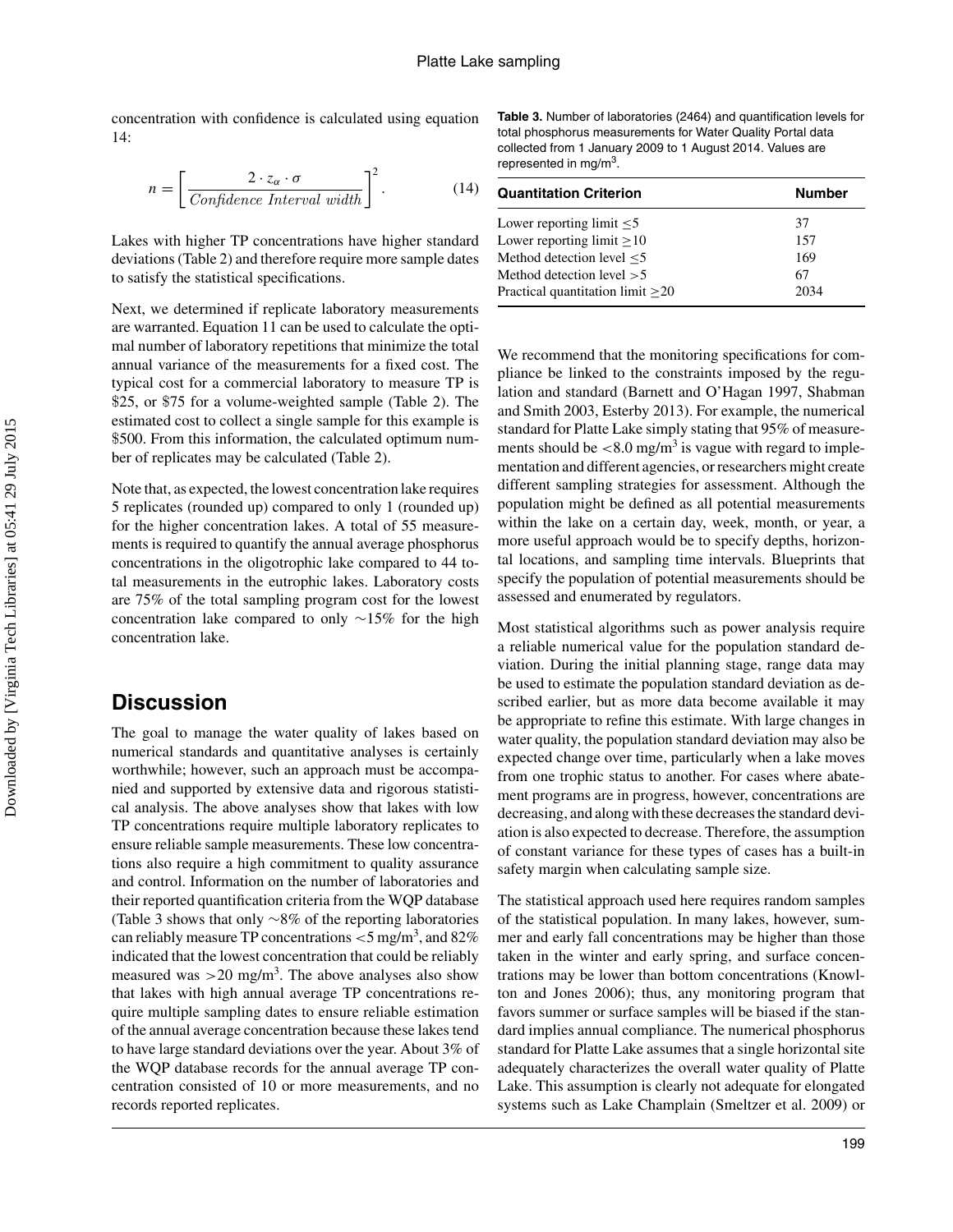for cases where distinct phosphorus concentration differences are found in different regions or basins, such as in Lake Erie.

Enforcement of a numerical standard and conclusions regarding compliance depends on the perspective of the null hypothesis (Bross 1985, Millard 1987, Holland and Ordoukhani 1990, Smith et al. 2001). In the case of Platte Lake, if the null hypothesis assumes that the lake is not in violation, any sample consisting of 17 random volume-weighted measurements  $> 6.5$  mg/m<sup>3</sup> will be deemed in violation. Alternatively a sample must be  $\langle 5.5 \text{ mg/m}^3 \rangle$  to conclude that the lake is not in violation when it is initially assumed to be in violation. Samples  $\langle 5.5 \text{ mg/m}^3 \rangle$  are difficult to obtain because any contamination during sample collection, handling, and analysis almost always results in bias that tends to overestimate the actual concentration. Yet allowing a few unrepresentative high values to prematurely declare violation of the standard seems inappropriate. These circumstances place additional and unwarranted burdens when the null hypothesis assumes that the lake is not in compliance with the standard; however, these circumstances act as an additional safety factor when applying the null hypothesis that assumes the lake is in compliance.

The assumed null hypothesis is an important practical consideration for Platte Lake in terms of perceived water quality, attainability, and cost. Platte Lake is currently an oligotrophic lake with no obvious signs of serious degradation. Phosphorus is not carcinogenic, toxic, or hazardous to human health, but rather it is undesirable because it stimulates algal growth. Excessive algal production may eventually reduce water clarity and dissolved oxygen concentrations and cause taste and odor problems for drinking water supplies. All the obvious and relatively easily correctable point sources of phosphorus in the entire Platte River watershed have already been reduced to near zero. The cost of reducing the phosphorus load from the remaining nonpoint sources increases dramatically as the removal requirement increases. In the case of Platte Lake, it could be argued that the burden of proof should be on regulators to demonstrate that significant impairment exists that justifies expenditure of public funds or the placement of restrictions on private and commercial activities (see also Belsky 1984, Zander 2010). Thus, for Platte Lake we recommend that regulators view the system as satisfying the standard to evaluate compliance.

Platte Lake can be contrasted with Onondaga Lake (New York) where Effler and O'Donnell (2010) report that summer surface water TP concentrations dropped from 360 to 42 mg/m3 between 1987 and 2009 following the reduction of phosphorus loading from a large municipal wastewater treatment plant. In cases such as these, where water quality conditions are severely degraded, it seems appropriate for

the null hypothesis to assume that water quality standards are in violation. These types of eutrophic lakes with high concentrations of phosphorus (*>*50 mg/m3 ) may have point sources of phosphorus where current technology could be used to readily reduce the loads. In these cases, the decision statistics should be conservative and the burden of proof should be on regulators and safety officials to ensure compliance. Similar logic would be appropriate when the numerical standards are applied to toxic substances or carcinogenic compounds. The exact wording of the null hypothesis for any water quality numerical standard depends on a complex matrix of biological, statistical, physical, and social considerations (many of which may be qualitative in nature). Thus, the decision regarding the null hypothesis must be established on a case by case basis and requires astute analysis, foresight, and prudent judgment.

# **Acknowledgments**

The authors would like to thank Gary Whelan and Ed Eisch from the Michigan Department of Natural Resources and Wil Swiecki and Mike Pattison from the Platte Lake Improvement Association for their continuing support of the monitoring and laboratory program and their thoughtful comments and review of the manuscript. Dr. Scott Mc-Naught and Jenny Estabrook from Central Michigan University measured the Lake phosphorus concentrations prior to 2012 and conducted extensive quality assurance efforts to improve reliability. Nikki Sherretz from the Platte River State Fish Hatchery measured the phosphorus concentrations after 2012. Aaron Switzer and Paul Stowe from the Platte River State Fish Hatchery collected the Lake samples. The Water Science and Technology Directorate of Environment Canada provided the TP proficiency data in Fig. 12. Laura Shumway, ORISE Research Participant at the United States Environmental Protection Agency, Office of Water, Office of Wetlands, Oceans, and Watersheds, provided the lake phosphorus data used to develop the relationship between lake annual average concentration and standard deviation in Fig. 11 and the data on laboratory quantification levels in Table 3.

# **References**

- Barnett V, O'Hagan A. 1997. Setting environmental standards: the statistical approach to handling uncertainty and variation. London (UK): Chapman and Hall.
- Belsky MH. 1984. Environmental policy in the 1980s: shifting back the burden of proof. Ecol Law Quarterly 12:1–89.
- Bross I. 1985. Why proof of safety is much more difficult than proof of hazard. Biometrics. 41:785–793.
- Canale RP, Harrison R, Moskus P, Naperala T, Swiecki W, Whelan G. 2004. Case study: reduction of total phosphorus loads to Big Platte Lake, MI, through point source control and